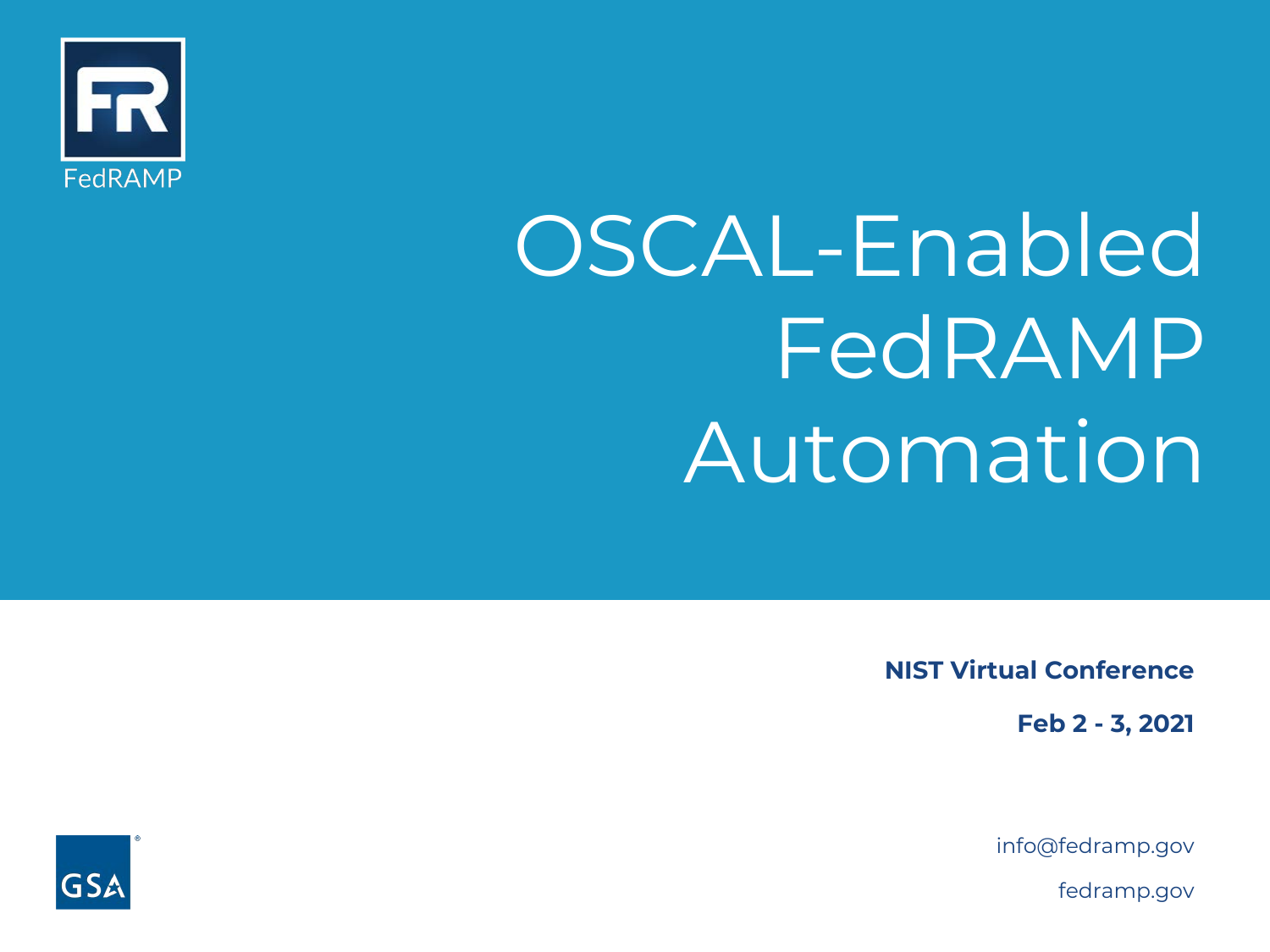

 I. Introduction & IV. Resources & Questions Overview: FedRAMP's Agenda<br>
Agenda II. Automation Roadmap **III. Automated Reviews**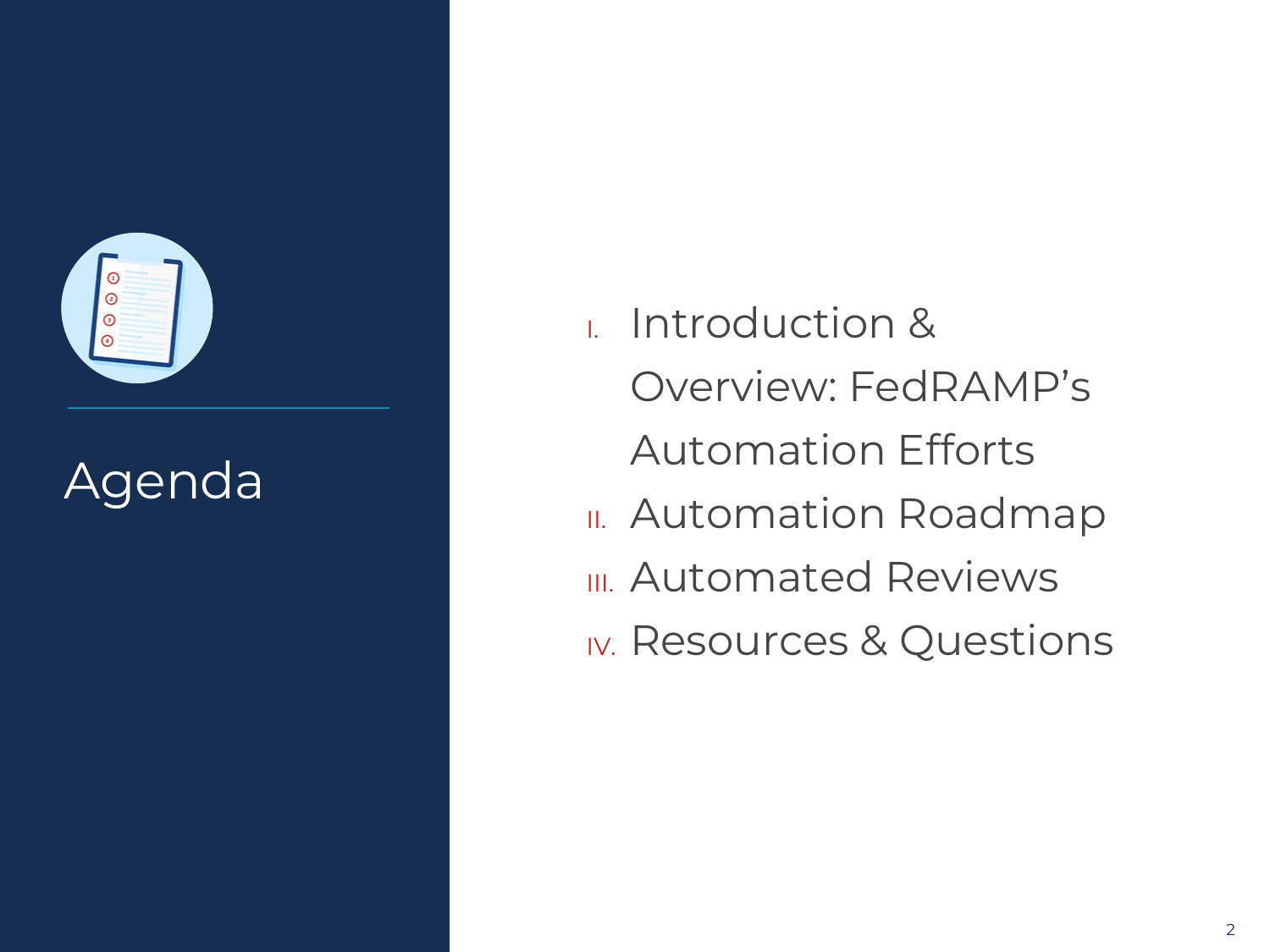## Responding to What We're Hearing





 In FY19, FedRAMP focused on gathering the voice of our to inform our future plans customer

## Feedback Channels

 We engaged with our customers via the following feedback channels

- Ideation Challenge
- Small Business Engagement
- ACT-IAC ATO Working Group
- Customer Journey Mapping

## What We're Hearing

- ● Automation Improve manual processes associated with the end-to-end authorization process
- ● More opportunities to connect with stakeholders Increase outreach and involvement with all implement the FedRAMP process stakeholders in service of helping them understand and
- ● Further guidance and clarity into the process and security requirements
- Simplify the process
- ● Grow the marketplace Increase options for cloud services available to Federal Agencies
- ● Reuse Increase reuse of Agency ATOs (Industry preferred)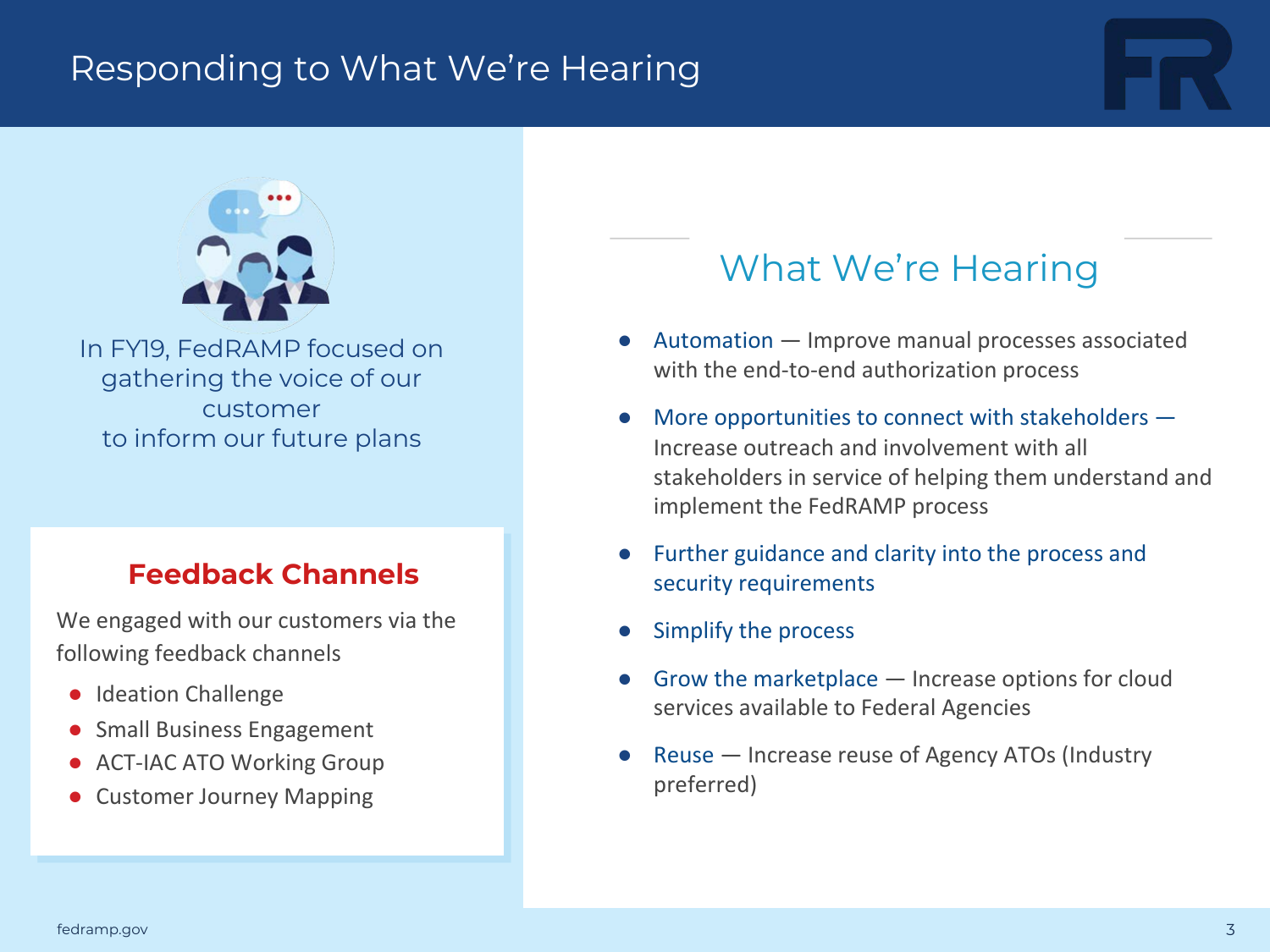## FedRAMP Next Generation



Open Security Controls Assessment Language (OSCAL) A set of formats (expressed in XML, JSON, and YAML) that provide machine-readable representations of control catalogs, baselines, system security plans, and assessment plans/ results.

#### FedRAMP OSCAL Baselines & Security Package Materials

 The development of the FedRAMP baseline and security package materials in OSCAL.

 **Next Step:** Refine OSCAL syntax and work with GRC tools to ingest OSCAL packages.

#### Automated Validations and Open Source Conversion Tools

 To encourage adoption of OSCAL, FedRAMP is developing conversion tools and OSCAL scripts that will allow Agencies to utilize OSCAL templates and significantly reduce the time to review security deliverables.

 **Next Step:** Pilot validations and tools with users.



#### FedRAMP Guidance Updates

 Updated multiple program guidance documents and templates to promote clarity and simplicity based on agency/industry feedback.

 **Next Step:** Continue streamlining and refining FedRAMP Guidance.

#### Agency Liaison Program

 Established a voluntary community of trained individuals that will serve as a unified voice across Federal agencies as they teach and facilitate FedRAMP processes and procedures.

 **Next Step:** Conduct 4 FedRAMP Liaison meetings in FY21 and prepare Liaisons to conduct 1 training event at their own agency.

#### Web Services API Specifications

 The development of an Application Programming Interface (API).

 **Next Step:** Provide a service for programmers to push and pull data from FedRAMP (i.e. vulnerability information in OSCAL formats).

#### Threat-Based Authorization Approach

 Teamed with DHS CISA .govCAR to score security controls on how well they protect, detect and respond to real-world threats.

 **Next Step:** Apply methodology to rebaseline FedRAMP Ready and Annual assessment (up to moderate) requirements.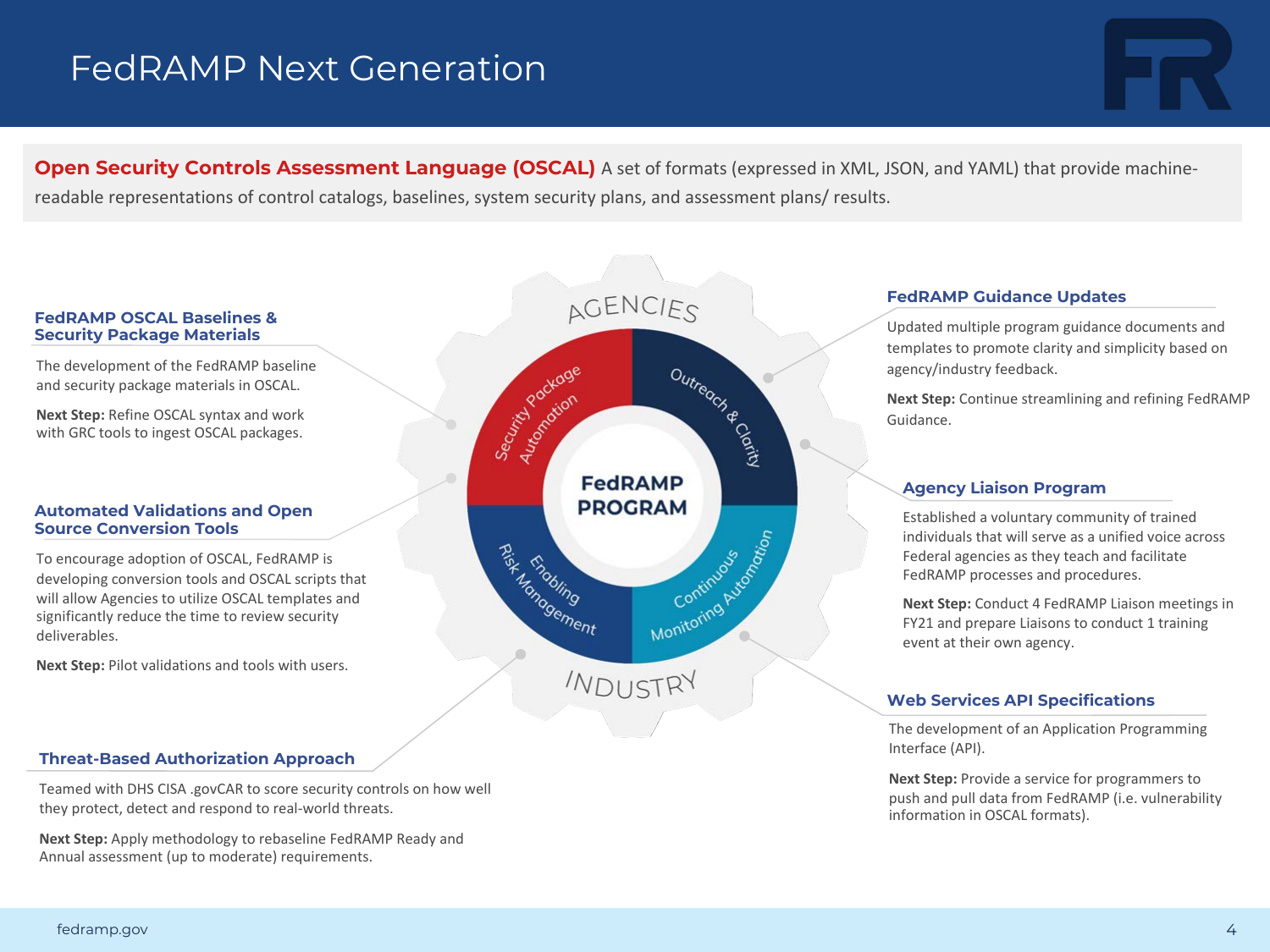## Security Package Automation

#### OSCAL Baselines & Security Package Materials **Automated Validations**

The Challenge: The security deliverables associated with government authorization packages are implemented in a way that are time consuming and manual to develop, review, and maintain.

The Solution: FedRAMP partnered with NIST to develop a standard machine-readable language, Open Security Control Assessment Language (OSCAL), and apply it to the NIST control catalogue, FedRAMP baselines, and security deliverables.

#### Benefits:

- ● Provides a common language that enables the automation of developing, reviewing and maintaining FedRAMP security deliverables.
- ● Enables FedRAMP to be directly incorporated into a continuous integration and deployment framework, aligned with current industry practices.
- ● Provides the opportunity for tools, scripts, APIs, and programs to be developed to create further efficiencies associated with cost and time. (Example: Governance, Risk, and Compliance (GRC) Integration, Review Script)

The Solution: FedRAMP is developing a set of validation rules that will be created in OSCAL to enable automated package reviews.

#### Benefits:

- ● Decreases the level of effort to initially review automation packages
- ● Provides industry faster feedback to enable faster package reviews as a whole

 Additionally, FedRAMP is working with other stakeholders, including DOJ CSAM and DOD eMASS to ingest OSCAL files.

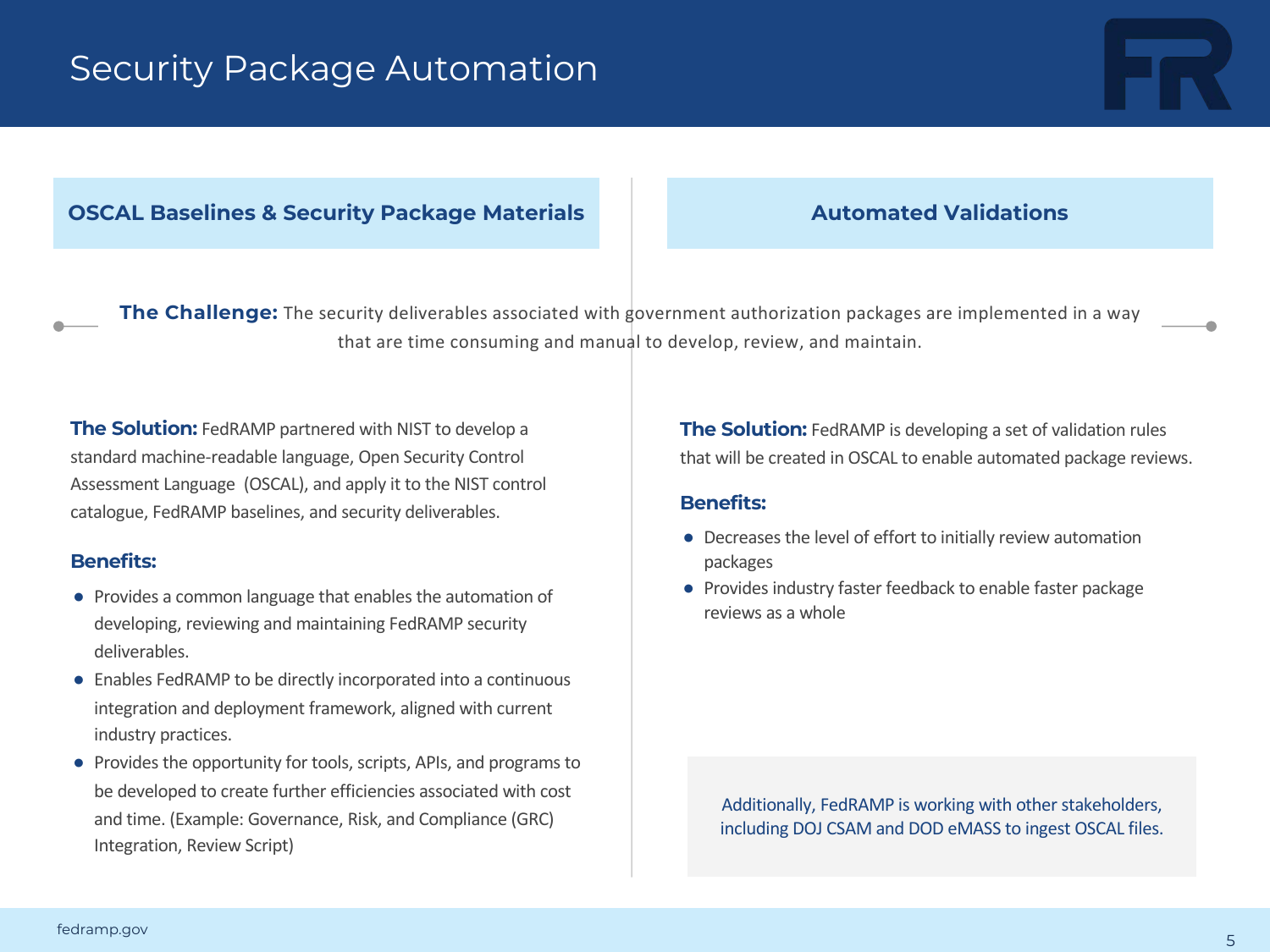OSCAL Roadmap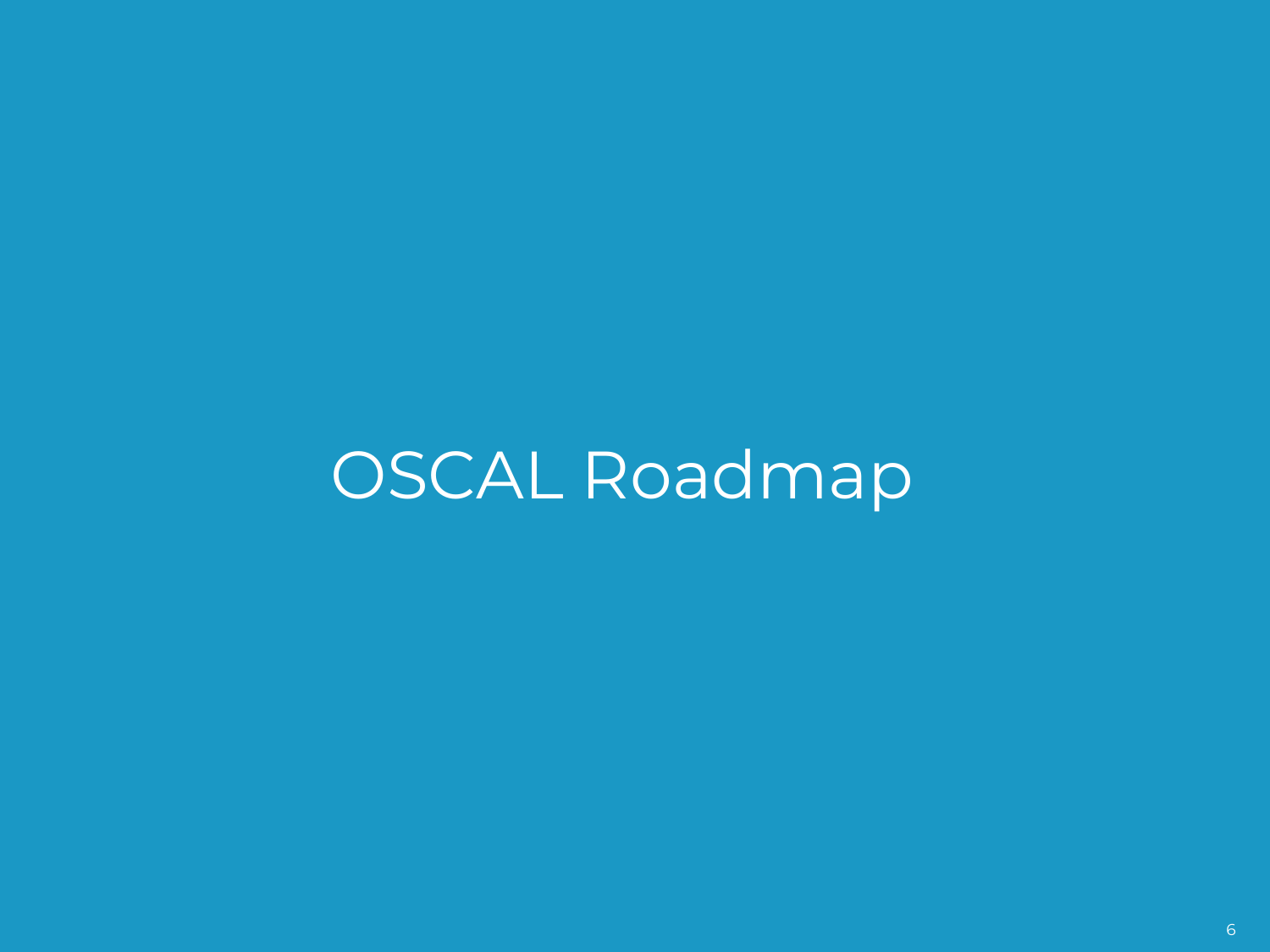## NIST and FedRAMP Goals



## NIST and FedRAMP remained aligned with their goals by maintaining a continuous partnership throughout the development of OSCAL

#### NIST's Goals for OSCAL

- language, expressed in standard formats, for: **Provide** a common/single machine-readable
	- ○ multiple compliance & risk management frameworks (e.g. NIST SP 800-53, ISO/IEC 27001 & 2, COBIT 5)
	- ○ software & service providers to express implementation guidance against security controls
	- ○ sharing how security controls are implemented (SSP)
	- sharing security assessment plans (SAP)
	- ○ sharing security assessment results/reports (SAR & POA&M)
- ● **Enable** automated traceability from selection of security controls through implementation and assessment

#### FedRAMP's Goals for Automation

- of security artifacts ● **Expedite** the creation, assessment, and adjudication
- toward risk management ● **Shift level-of-effort away** from compliance, and
- **Enable automation** for Cloud Service Providers (CSPs), Accredited Third Party Assessment Organizations (3PAOs), and the FedRAMP PMO/JAB
- ● **Enable** stakeholder tool development and innovation

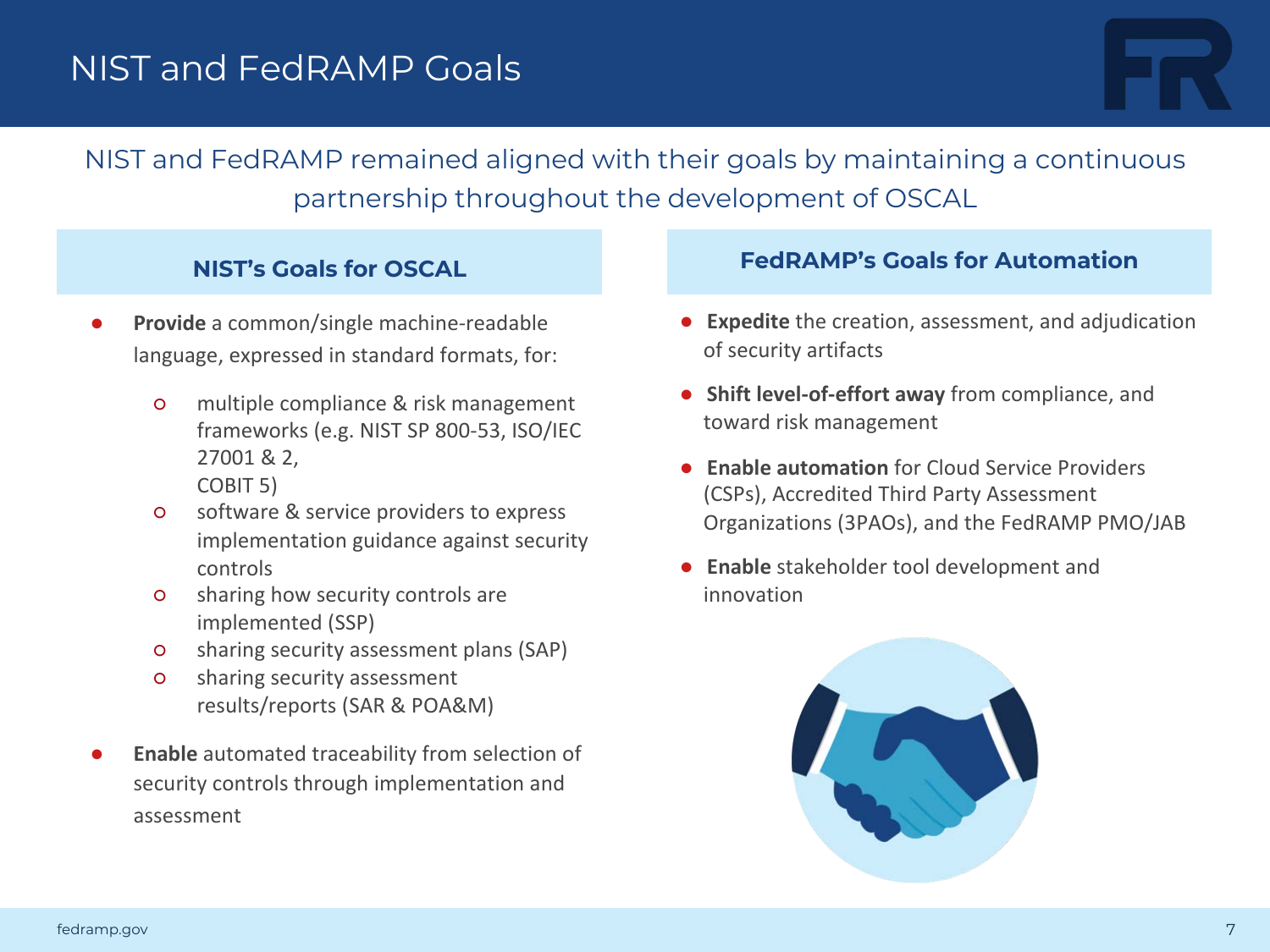# Potential Applications and Benefits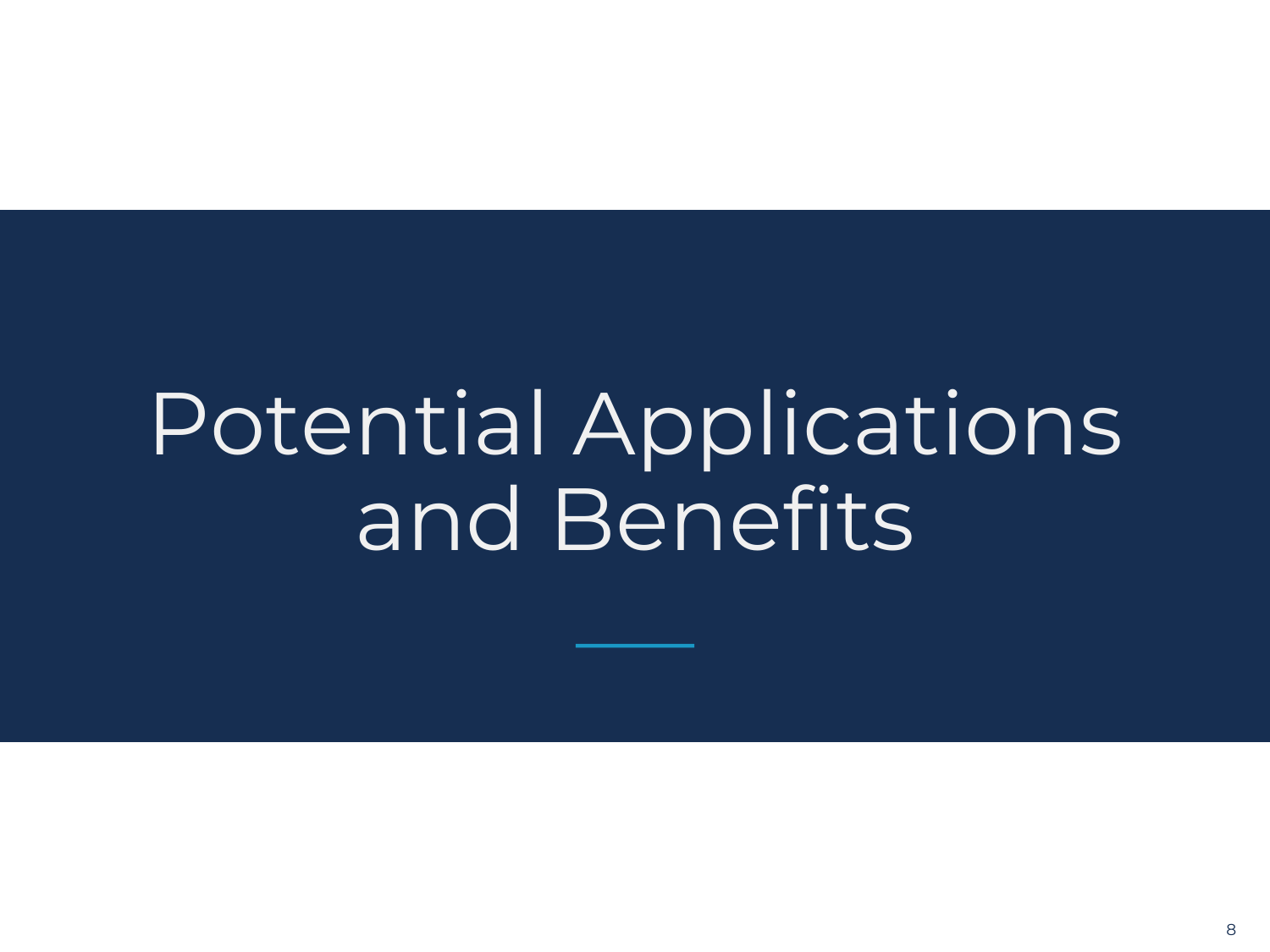

## CSPs may wish to consider adopting OSCAL to ease the burden of security management.

| <b>Potential Applications</b>                                                               | <b>Benefit</b>                                                                                                                                                                                              |
|---------------------------------------------------------------------------------------------|-------------------------------------------------------------------------------------------------------------------------------------------------------------------------------------------------------------|
| Automate the collection and correlation of SSP<br>content                                   | Build workflows around SSP development and maintenance<br>Generate system inventory<br>Automatically populate or update POA&M content                                                                       |
| Provide a machine-readable SSP to assessors and<br>authorizing officials                    | Enables assessors to expedite their assessments<br>$\bullet$<br>Enables adjudicating officials to expedite their reviews<br>Enables adopting Agencies to import SSP content into GRC tools                  |
| Auto-generate machine readable input to scanning<br>tools                                   | Reduces or eliminates manual entry and entry error<br>$\bullet$                                                                                                                                             |
| Auto-generate Control Information Summary (CIS)<br>and Customer Responsibility Matrix (CRM) | Under OSCAL these are simply generated "views" of the full SSP control content<br>$\bullet$<br>Eliminates effort and errors compared to copy the current copy and paste<br>maintenance                      |
| Import FedRAMP-published review rules and apply<br>them                                     | Enables CSPs and 3PAOs to self test prior to package submission<br>$\bullet$<br>Enables AOs and FedRAMP to streamline entire adjudication process<br>Enable faster communication among FedRAMP stakeholders |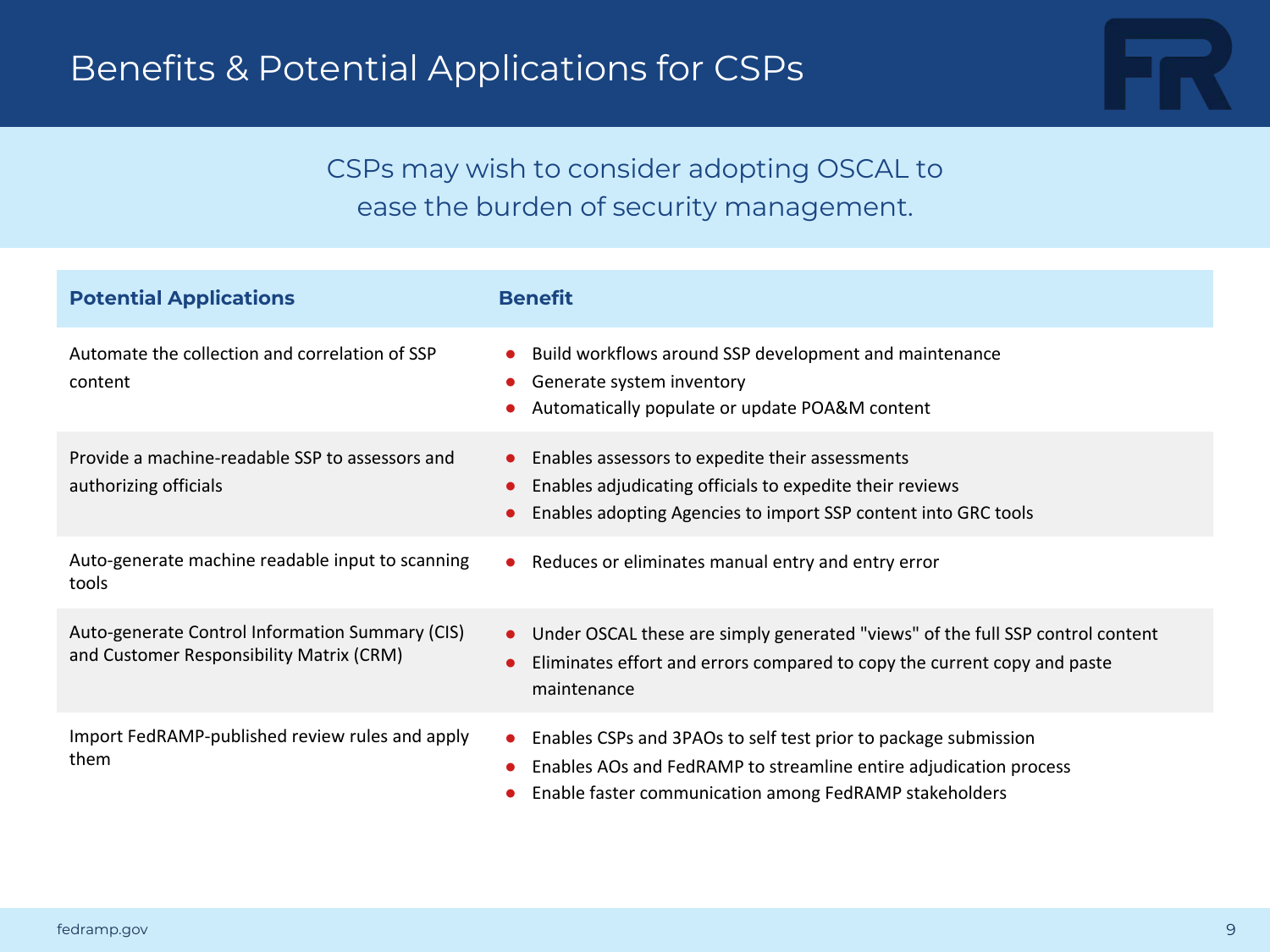### 3PAOs may wish to consider adopting OSCAL for assessment benefits.

| <b>Potential Applications</b>                                               | <b>Benefit</b>                                                                                                                                                                                              |
|-----------------------------------------------------------------------------|-------------------------------------------------------------------------------------------------------------------------------------------------------------------------------------------------------------|
| Automate Assessment planning and pre-validation                             | Enables automatic SSP validation checks<br>$\bullet$                                                                                                                                                        |
| Auto-generate interview list                                                | Reduces time to develop interview list for specific CSP teams and list of controls                                                                                                                          |
| Auto-generate machine readable input to scanning<br>tools                   | Reduces or eliminates manual entry and entry error<br>$\bullet$                                                                                                                                             |
| Auto-generate Test Case Workbook (TCW) content<br>from scanning tool output | Reduces time / effort to copy and paste information manually, and reduces errors<br>$\bullet$<br>Under OSCAL Risk Exposure Table (RET) and many other tables are simply "views" of<br>the TCW content       |
| Easily export residual risks from SAR to POA&M                              | Reduces time / effort to copy and paste information manually, and reduces errors<br>$\bullet$                                                                                                               |
| Import FedRAMP-published review rules and apply<br>them                     | Enables CSPs and 3PAOs to self test prior to package submission<br>$\bullet$<br>Enables AOs and FedRAMP to streamline entire adjudication process<br>Enable faster communication among FedRAMP stakeholders |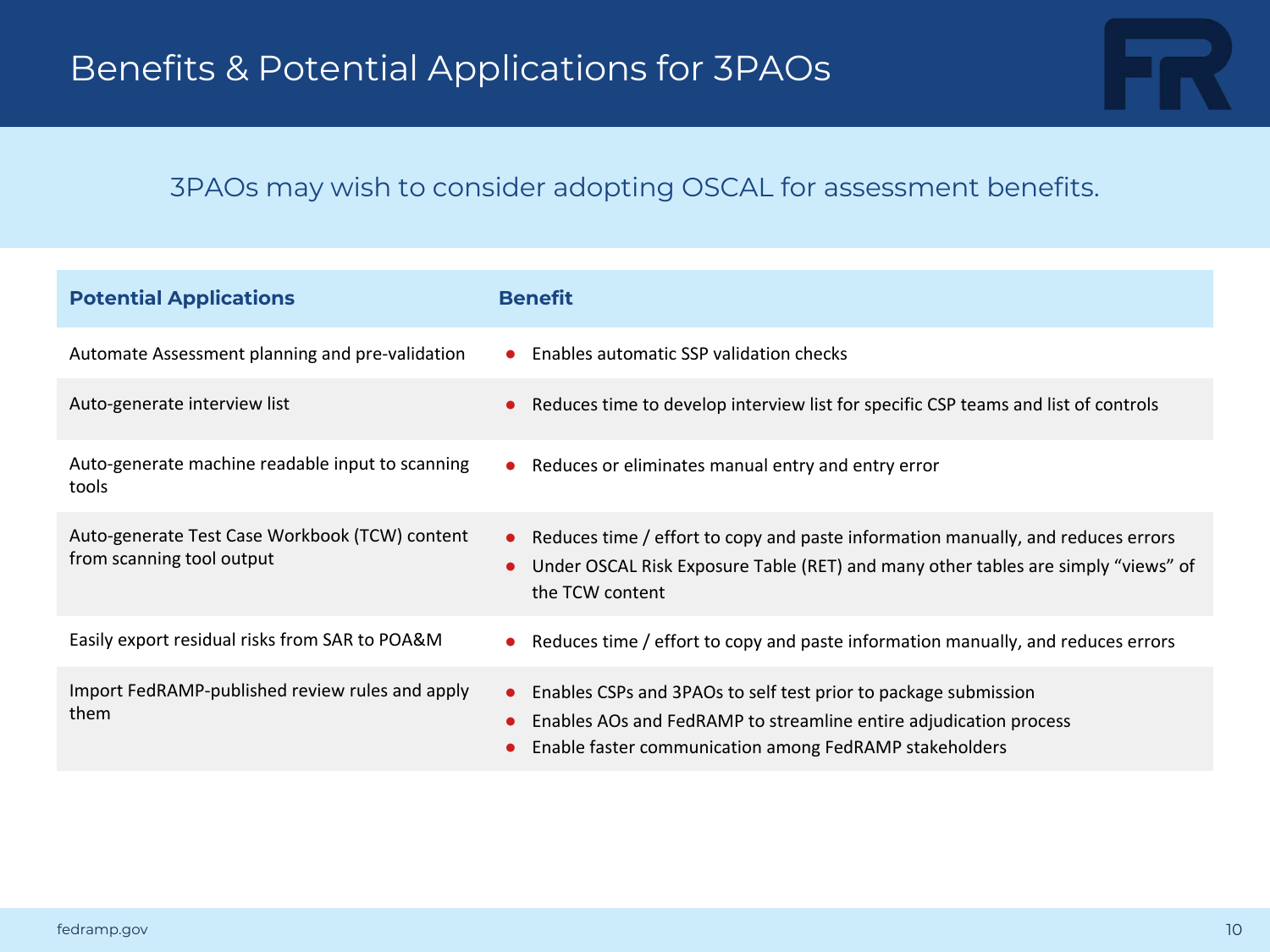

| <b>Potential Applications</b>                                           | <b>Benefit</b>                                                                                                                                                                                                                                                                                                                                                 |
|-------------------------------------------------------------------------|----------------------------------------------------------------------------------------------------------------------------------------------------------------------------------------------------------------------------------------------------------------------------------------------------------------------------------------------------------------|
| Directly ingest FedRAMP packages into GRC tools                         | Ensure accurate content by avoiding copy/paste errors<br>$\bullet$<br>Dramatically reduce time and level of effort compared to copy/paste<br>Use workflow tools to expedite internal adjudication                                                                                                                                                              |
| Adopt validation resources, and tailor to your<br>organization          | Run organizationally tailored validation on top of FedRAMP validation<br>Generate organizationally tailored "views" of FedRAMP packages                                                                                                                                                                                                                        |
| Adopt or create OSCAL tools for legacy system<br>authorization packages | Expedite internal authorization package development and maintenance<br>Expedite internal assessment and authorization activities<br>Ability to mandate OSCAL-based authorization packages from external assessors<br>Ability to share OSCAL-based security content with external stakeholders<br>Enable dashboards covering both legacy and cloud-base systems |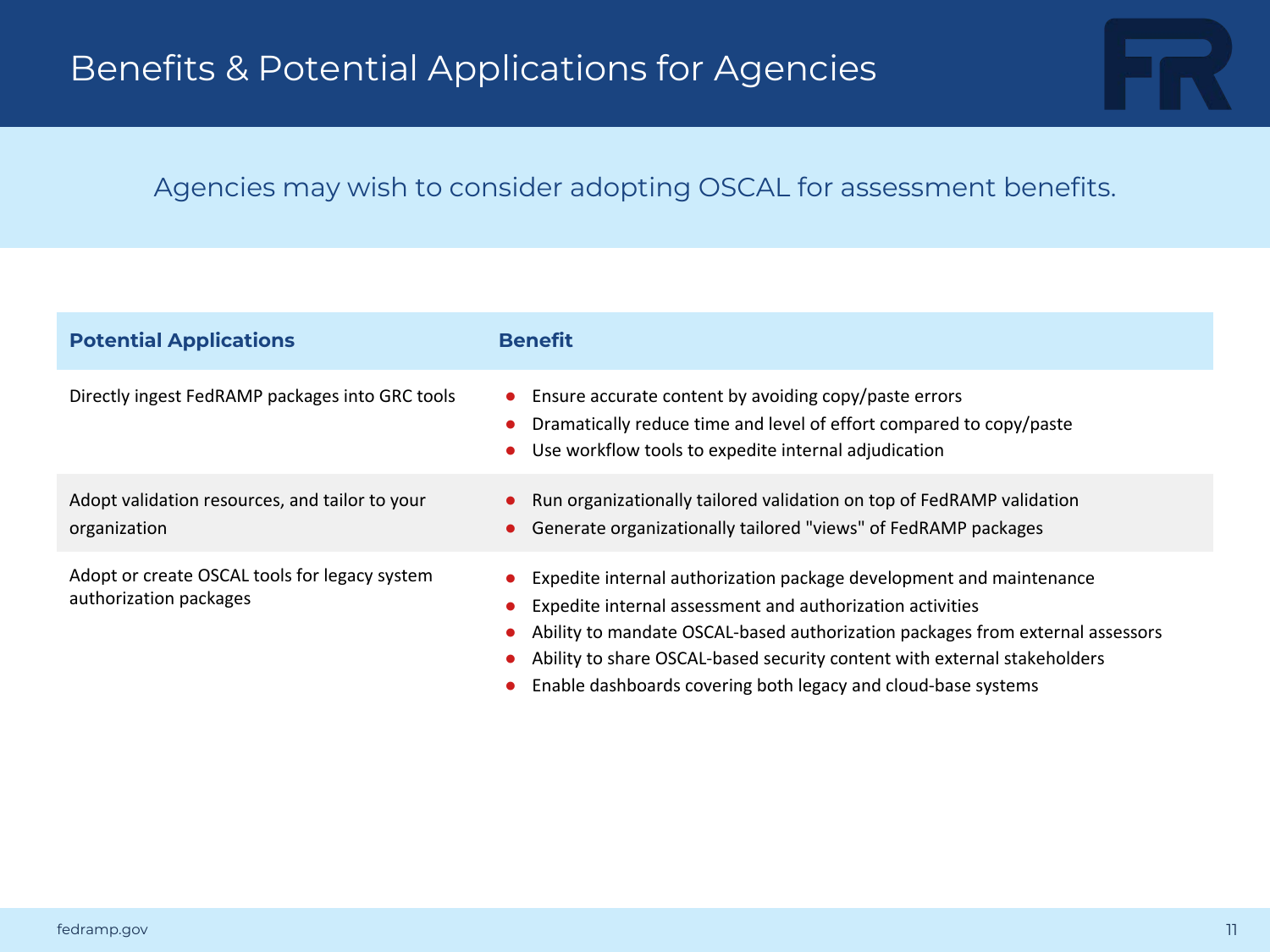

### FedRAMP partnered with NIST on OSCAL in 2018

| 2018                                                                                                                                                                                                                                                                               | 2019                          | 2020 2021                                                                                                           |
|------------------------------------------------------------------------------------------------------------------------------------------------------------------------------------------------------------------------------------------------------------------------------------|-------------------------------|---------------------------------------------------------------------------------------------------------------------|
| • Summer - Embedded<br>$\bullet$<br>FedRAMP SME with<br>initial SSP syntax<br>draft<br>NIST to ensure OSCAL<br>met FedRAMP's needs<br>$\bullet$<br>guidebook for<br>generating an<br>OSCAL-based<br>FedRAMP SSP<br>Including an<br>$\bullet$<br>example<br>OSCAL-based<br>Template | <b>Spring - Provided</b>      | • Spring - Provided initial SAP, SAR and POA&M syntax drafts                                                        |
|                                                                                                                                                                                                                                                                                    |                               | Published guidebooks for adopting OSCAL-based FedRAMP<br>$\bullet$<br>SAP, SAR, and POA&M                           |
|                                                                                                                                                                                                                                                                                    | <b>Fall - Published first</b> | Including example OSCAL-based FedRAMP SAP, SAR and<br>$\bullet$<br>POA&M Templates                                  |
|                                                                                                                                                                                                                                                                                    |                               | • Summer - Published tools to render OSCAL content into our<br>Word-based templates                                 |
|                                                                                                                                                                                                                                                                                    |                               | • Summer - Obtained GSA 10x research funding to investigate<br>and prototype automated validation rule capabilities |
|                                                                                                                                                                                                                                                                                    | FedRAMP SSP                   | Intend to publish those rules for other organizations to use<br>$\bullet$<br>with their tools                       |
|                                                                                                                                                                                                                                                                                    |                               | • Currently preparing OSCAL tooling to expedite our NIST 800-53<br>Rev 5 transition                                 |
|                                                                                                                                                                                                                                                                                    |                               | • Currently aligning our guidebooks and templates with the<br>December 2020 OSCAL RC-1 syntax                       |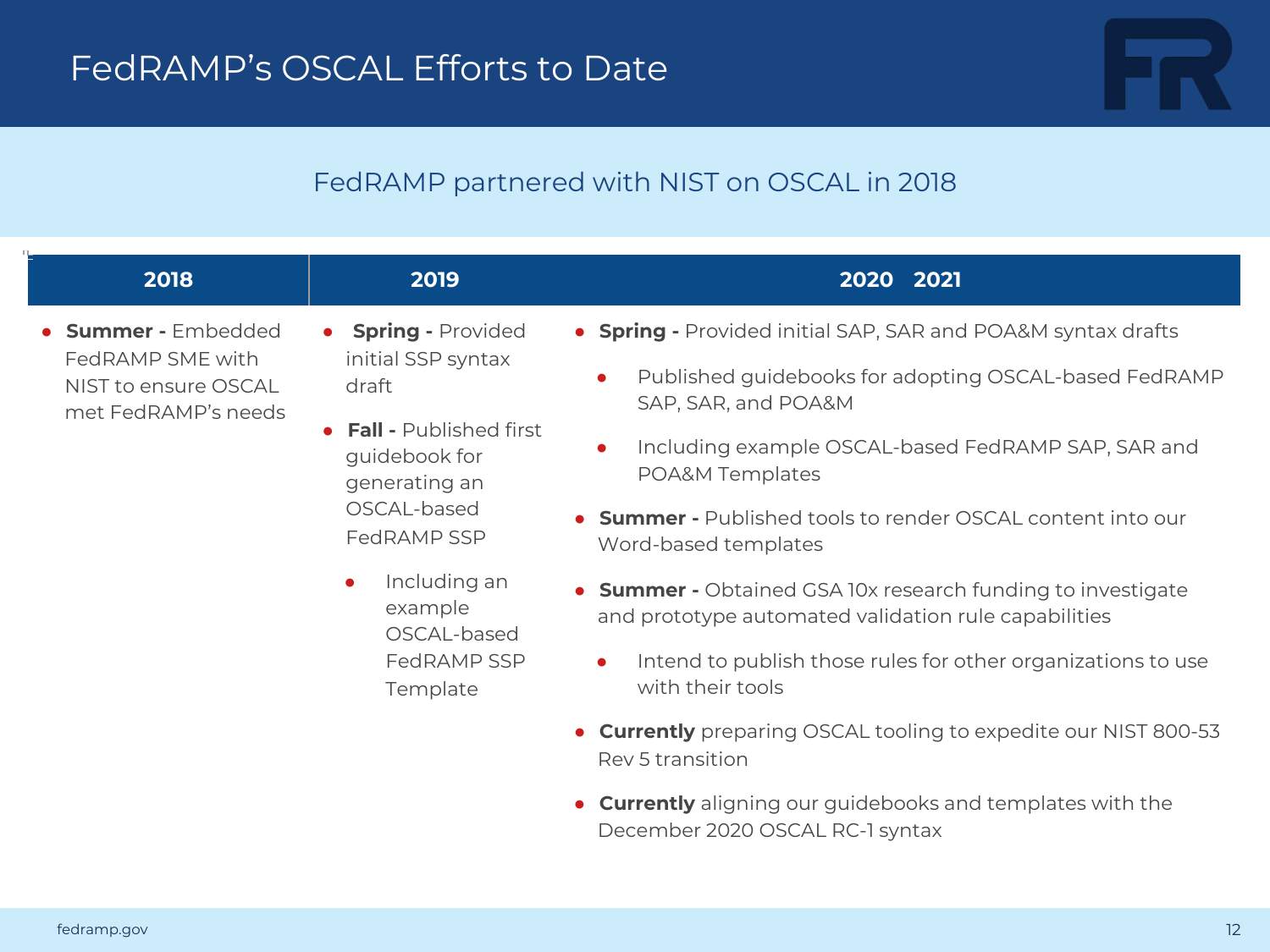

#### What to expect from FedRAMP

- ● Swift deployment of FedRAMP Rev 5 materials following the JAB's approval of the baselines
	- Also enables agility for future changes to 800-53 or our baselines
- Aligning the FedRAMP guidebooks and templates with the full OSCAL 1.0.0 release
- First publication of presentation transforms
	- ○ Enables anyone to view OSCAL-based FedRAMP content in the same presentation format as our current templates
- First publication of validation rules
	- Initially focusing on package completeness and conformity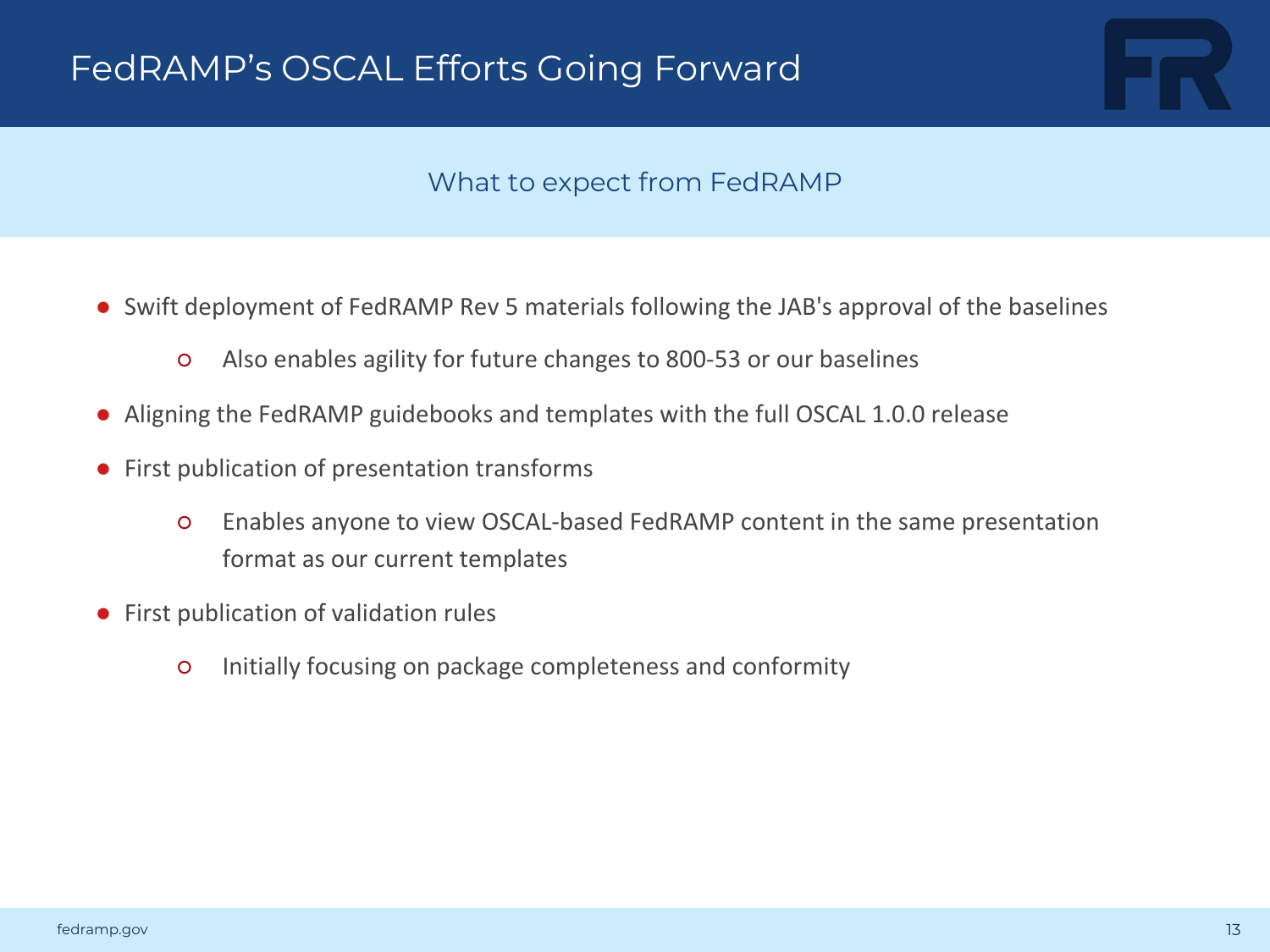

## FedRAMP is looking forward to the following in 2021 Based on stakeholder interactions,

- First FedRAMP packages delivered in OSCAL (SSP, SAP, SAR, and POA&M)
- First ConMon deliverables in OSCAL
- ● First 3PAOs using OSCAL:
	- to accept and handle your OSCAL-based FedRAMP SSP
	- to provide OSCAL-based SAP and SAR content
- ● Large CSPs offering IaaS providers offering OSCAL-based CRM content to SaaS customers
	- ○ CRM content will use the OSCAL *Inheritance and Responsibility* Model, due out midyear
- GRC tools used by many Agencies will be able to import OSCAL-based FedRAMP packages
- OSCAL-enabled expedited processing for CSPs pursuing FedRAMP+ with DoD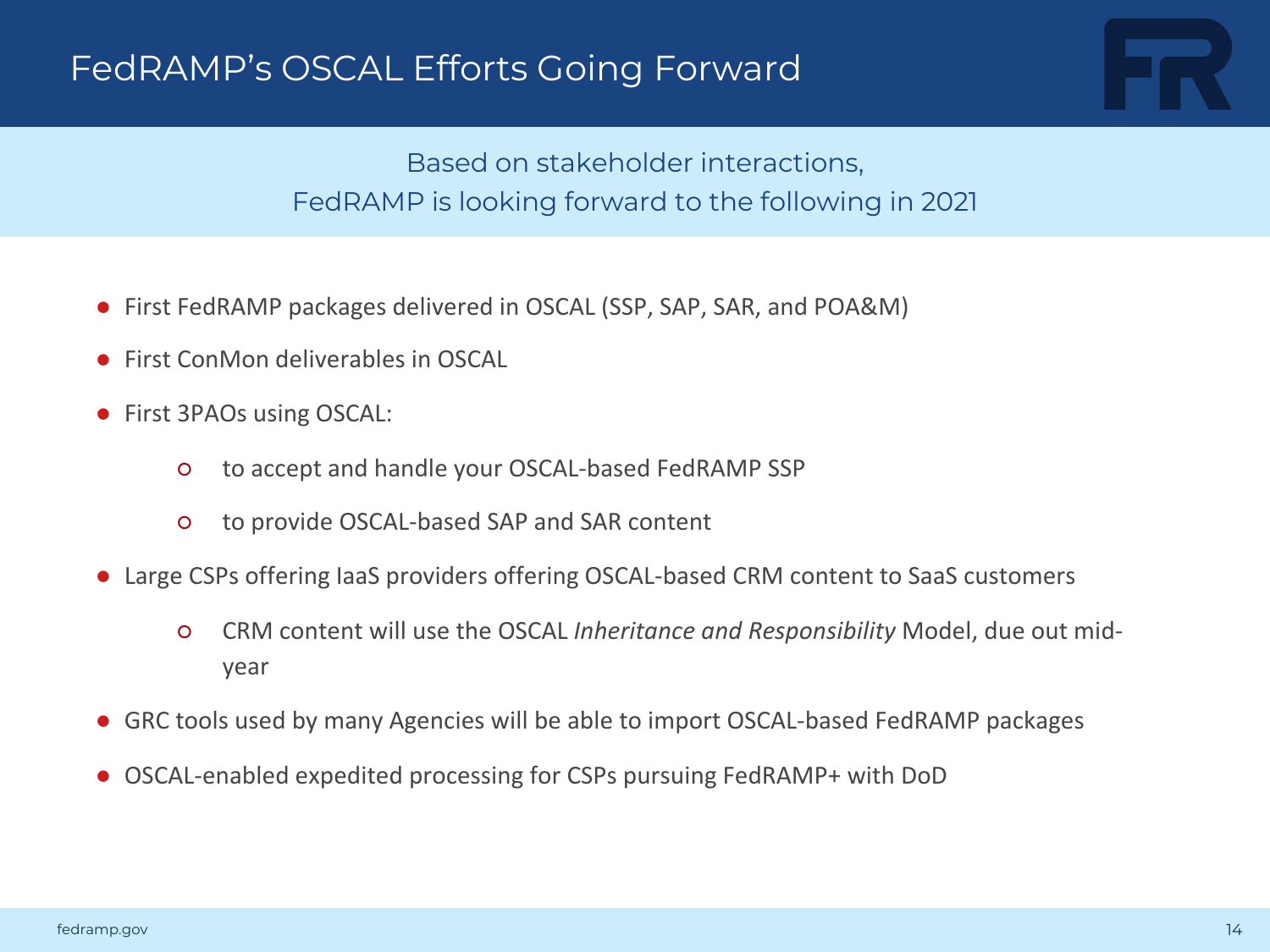# Automated Reviews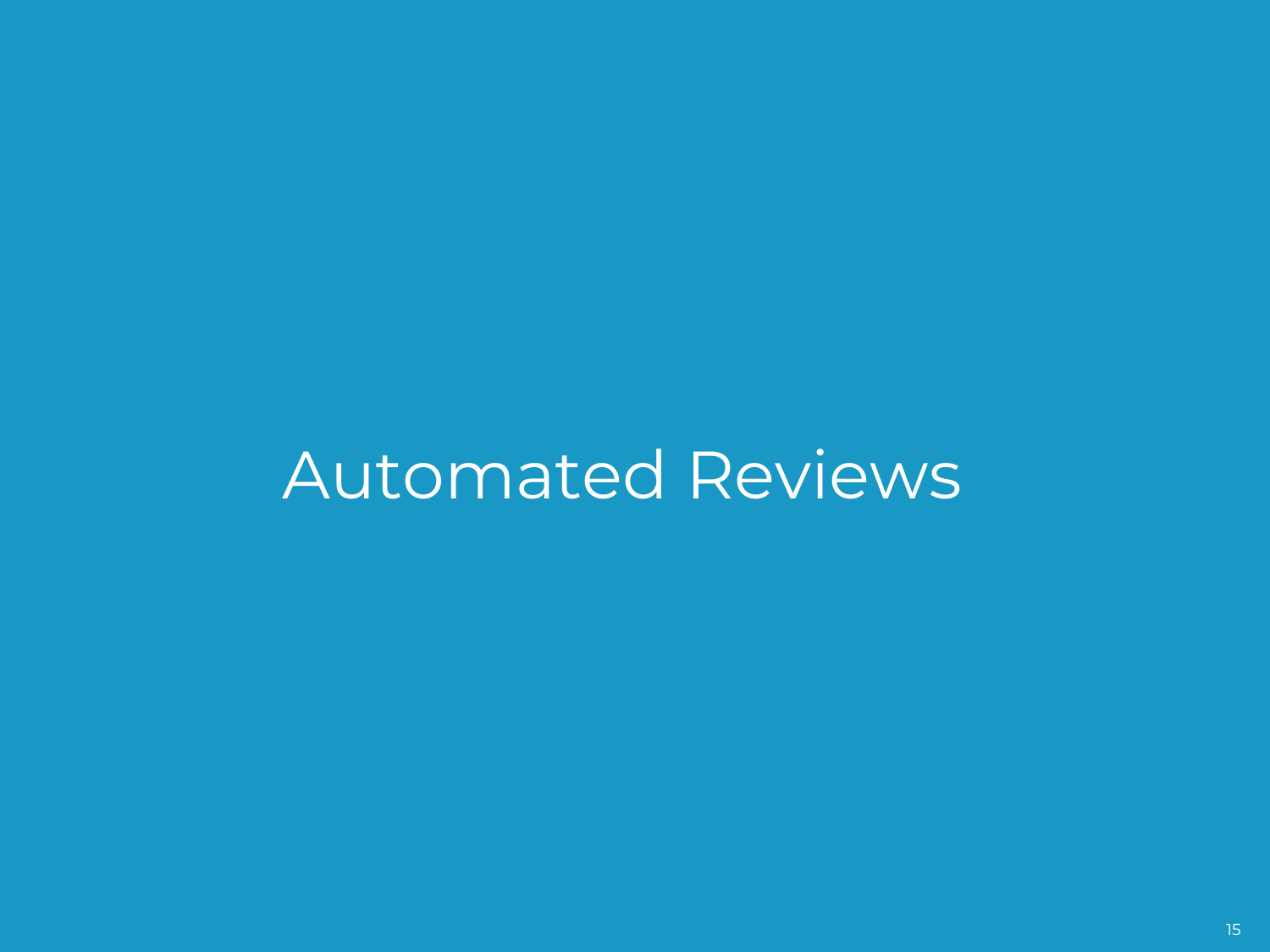## What's Working Well & Areas for Improvement



### What's Working Well

- Internal review process: The internal process in place for package reviews functions smoothly
- Collaboration: The team is able to solve package review issues quickly, and their collaborative approach to package review is synergetic.
- Role Clarity / Team Structure: The review team is well organized and communication between agency reviewers is clear and efficient.

#### Areas for Improvement

- Formatting check for entire package is time consuming
- Validating consistency throughout documentation
- Tracking of CSP package remediations
- Format of tools and materials is not conducive to reviews or CSP working styles (CIS, diagrams)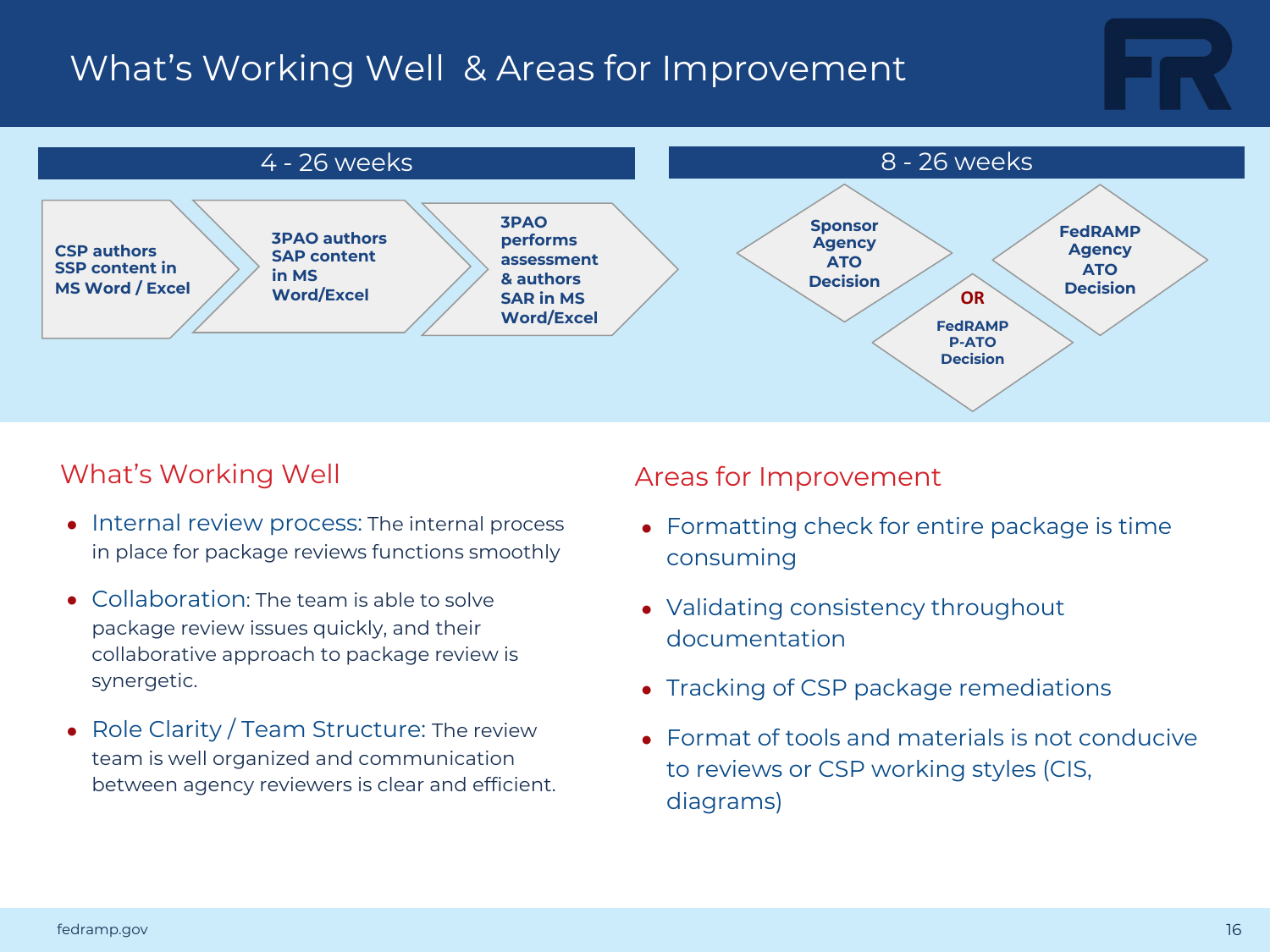

#### What kinds of questions does the SSP author need to answer?

- Is all the necessary front-matter complete?
- ● For the security controls:
	- Do I know all the minimum necessary controls for the system?
	- Are all my responses correct?
	- Are all the metadata points for all these controls correct?
	- Am I correctly referencing other FedRAMP products I use in this system?
- ● For all the attachments:
	- Have I attached them correctly?
	- Have I labelled them correctly?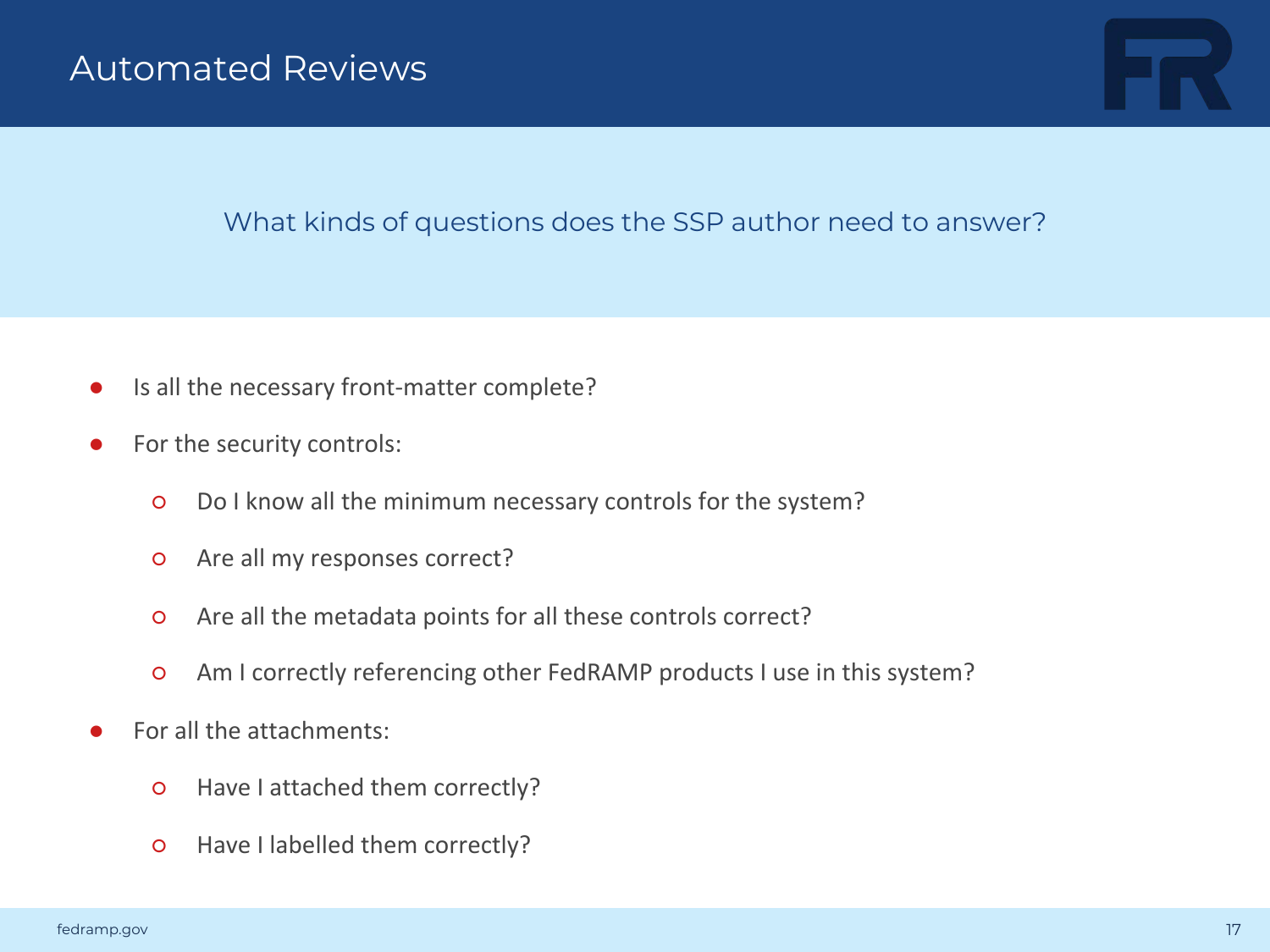## Automated Reviews



### Why do we need automated validations for FedRAMP?

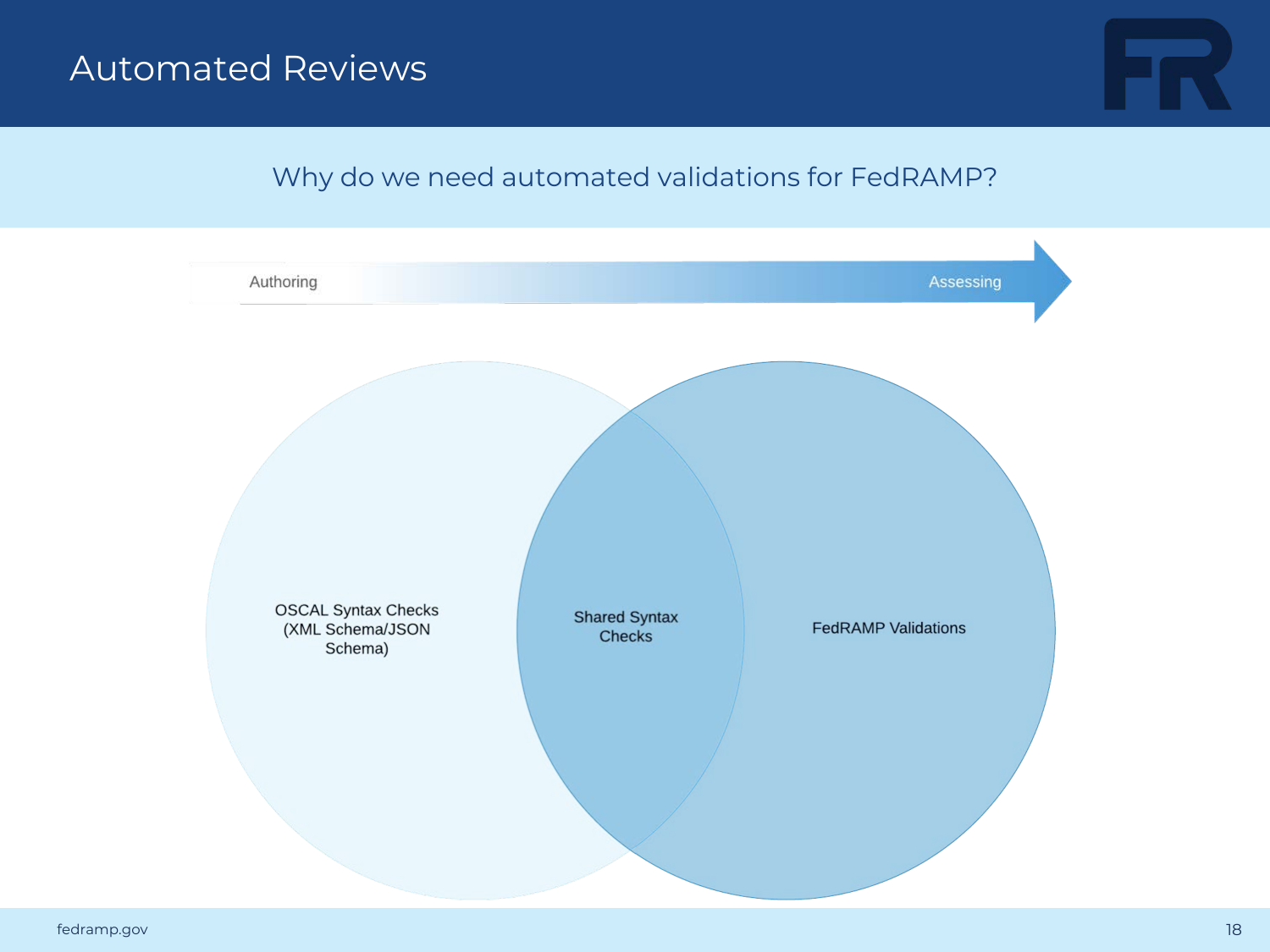## Automated Reviews



#### What does OSCAL change about the process?

- ● Complement what works and take the pain away:
	- Encode assessment data *and* the assessment information lifecycle
	- Structured content
		- Aggressive content deduplication: check once, reference everywhere
		- Machine readability brings targeted and holistic validation
		- Improved internal review processes
		- Enhanced collaboration abilities
		- Expedited package formatting, consistency, and CSP fixes
	- ○ Layered automation and progressive enhancement
		- Standardize the feedback loop internally and externally
		- Perform just in-time consistency checks at multiple touchpoints
		- Serialize the brains of FedRAMP and 3PAO staff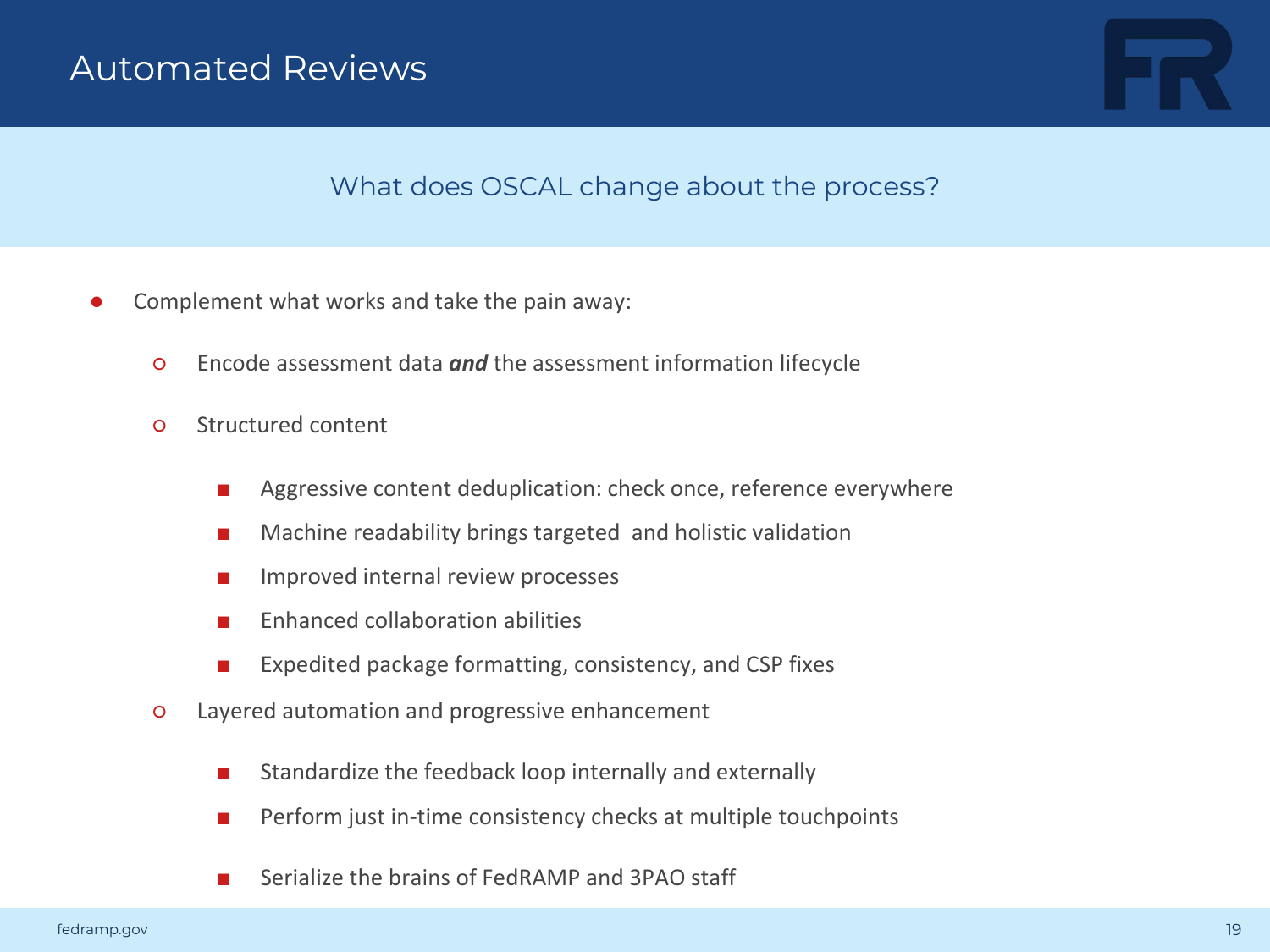

The following image reflects the proposed future state, which is an **OSCAL-enabled review process** that allows all stakeholders to utilize OSCAL for instant feedback, resulting in faster ATO decisions

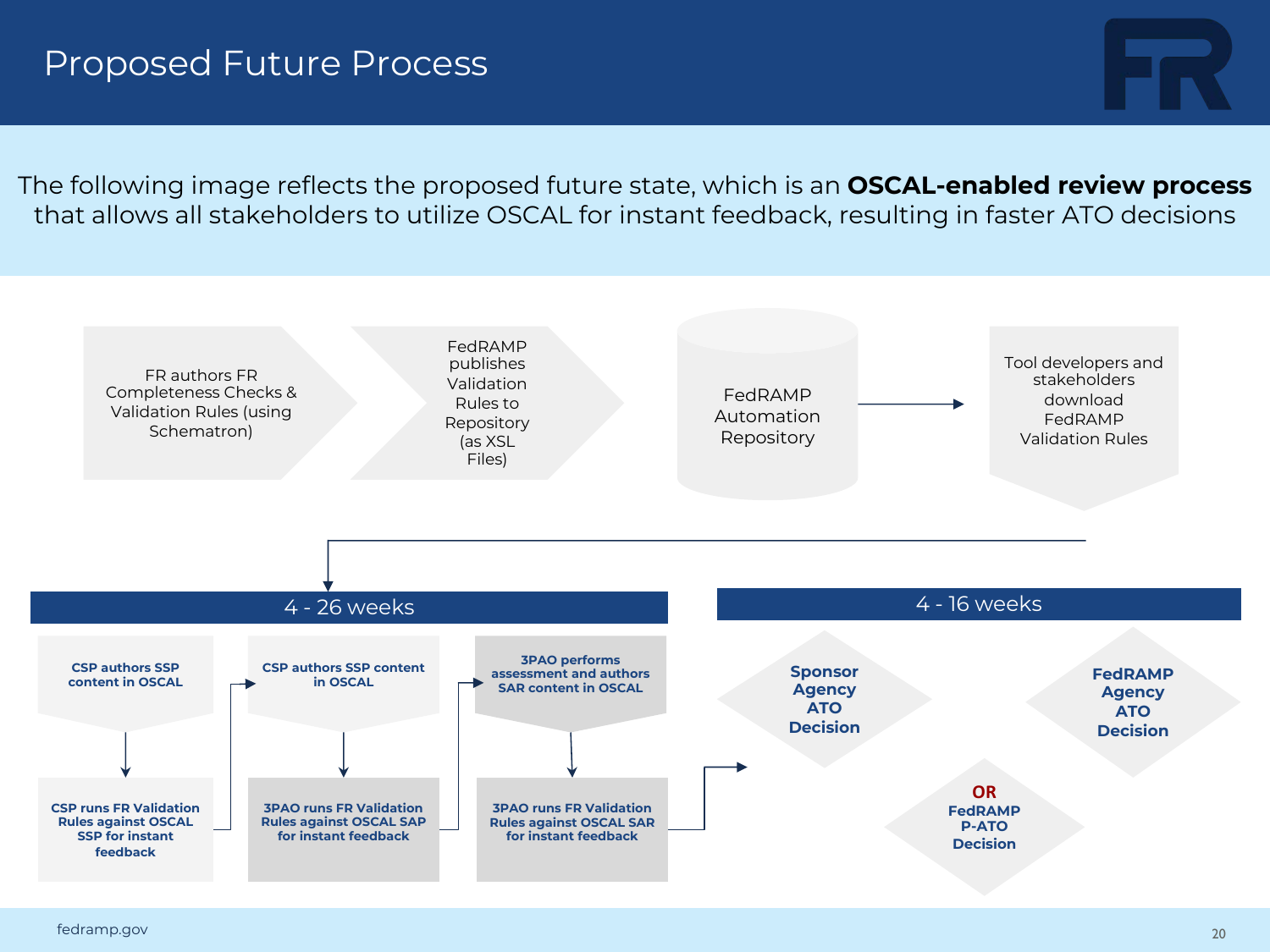- Authors create the SSP in OSCAL
- ● Pipeline loads important dependencies and the SSP
	- ○ Official defaults and required presets from OSCAL
	- ○ Specific defaults and required presets from FedRAMP
- ● Pipeline determines the security sensitivity level of the SSP
	- ○ Load the required catalog profile for a FedRAMP baseline
- Process the validation rules
	- ○ Define variables with queries to locate relevant item(s)
	- ○ Perform existence checks on certain fields, assembles, and attributes
	- Check for acceptable or required values
	- ○ Cross-reference fields between different fields and assemblies
- ● Generate results report in a machine-readable standard for document validation (SVRL or XML)

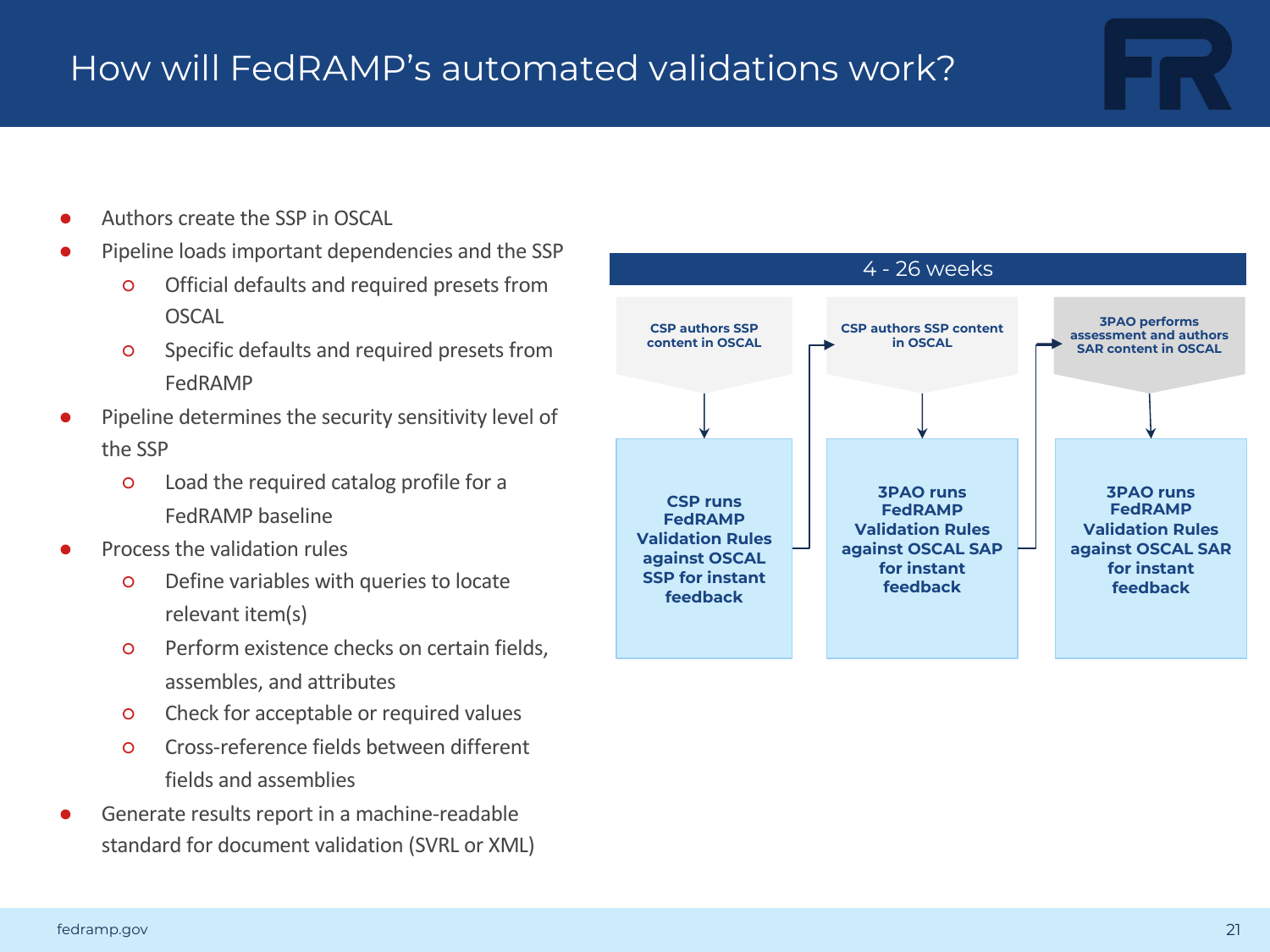## Automated Reviews



#### How flexible is the FedRAMP Validations approach?

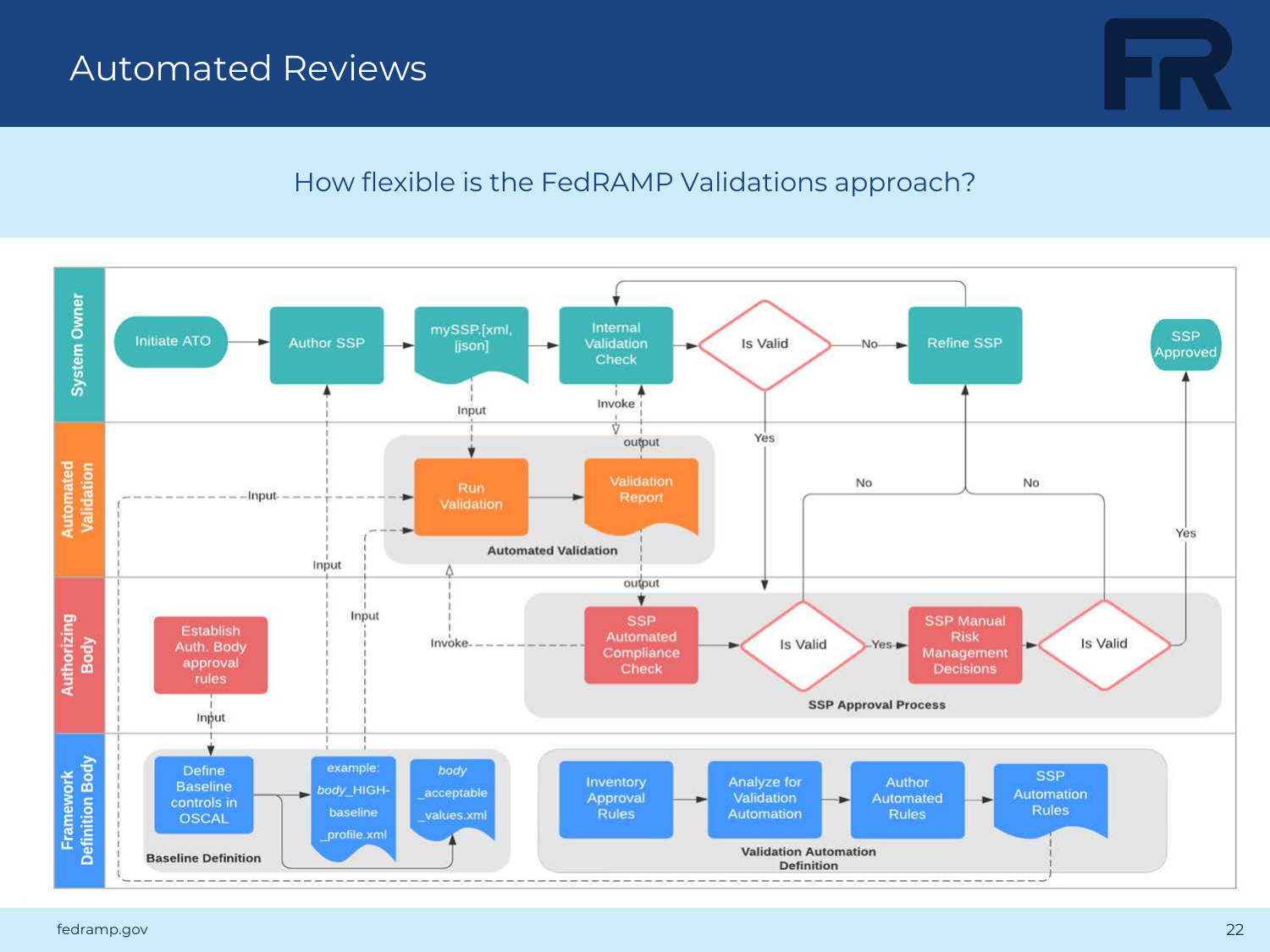## **Resources**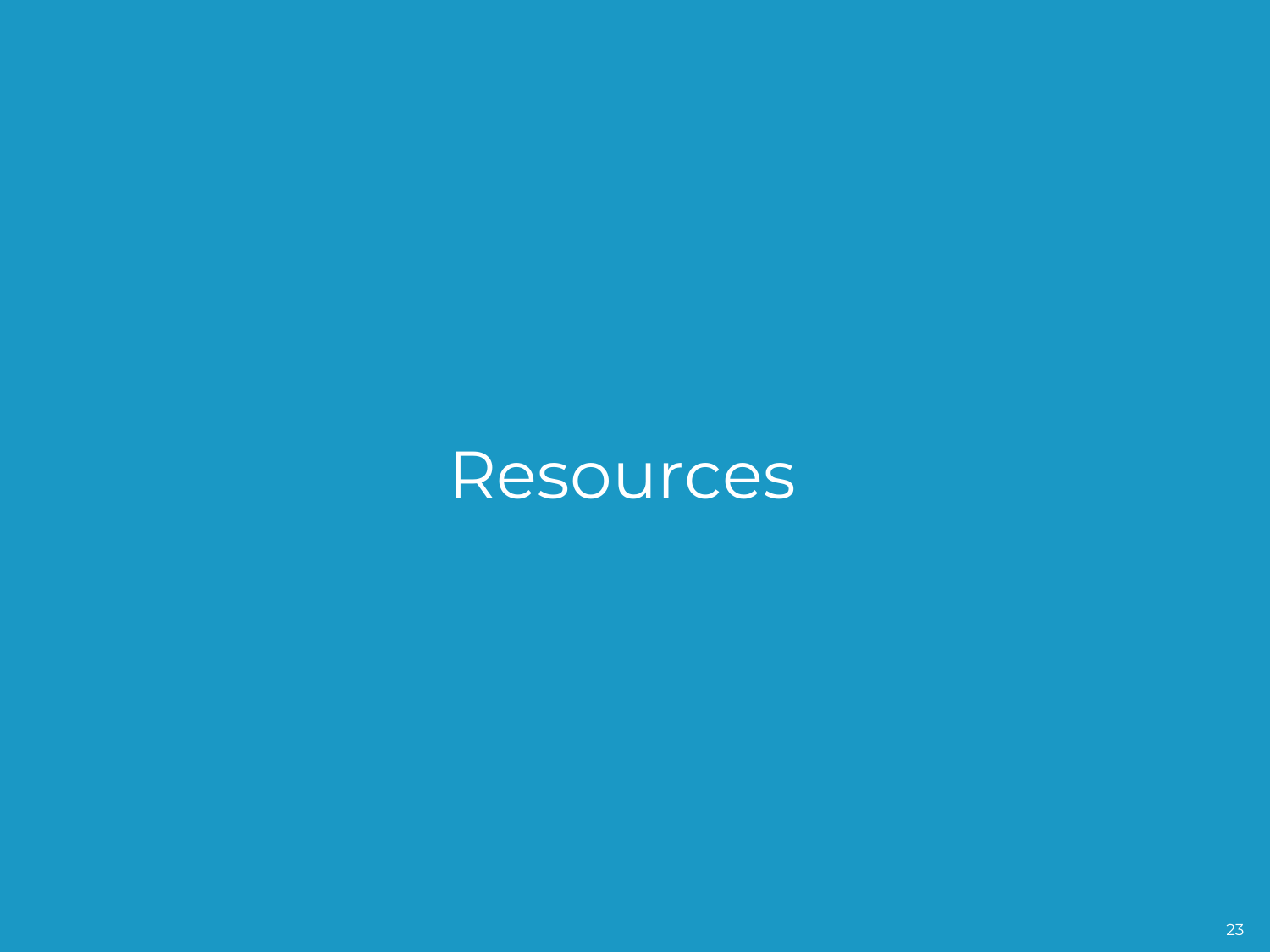## NIST and FedRAMP Repositories

#### **FedRAMP Resources**

 *For information on how to apply OSCAL to FedRAMP* 

FedRAMP Automation GitHub:

#### <https://github.com/gsa/fedramp-automation>

To include:

- ● Guidebooks for creating OSCAL-based FedRAMP Content
- SSP, SAP, SAR & POA&M OSCAL Templates
- Additional Technical Resources

Complete Vendor Resource Summary:

https://github.com/GSA/fedramp[automation/raw/master/documents/FedRAMP\\_OSCAL](https://github.com/GSA/fedramp-automation/raw/master/documents/FedRAMP_OSCAL_Vendor_Resources.pdf)  wendor\_Resources.pdf https://gitter.im/usnistgov-OSCAL/Lobby



#### **NIST Resources**

Developers Brown Bag:

[https://pages.nist.gov/OSCAL/contribute/dev](https://pages.nist.gov/OSCAL/contribute/dev-lunch/)  -lunch/

NIST OSCAL GitHub: <https://github.com/usnistgov/OSCAL>

> NIST Project Website: <https://www.nist.gov/oscal>

> > Gitter OSCAL Lobby: